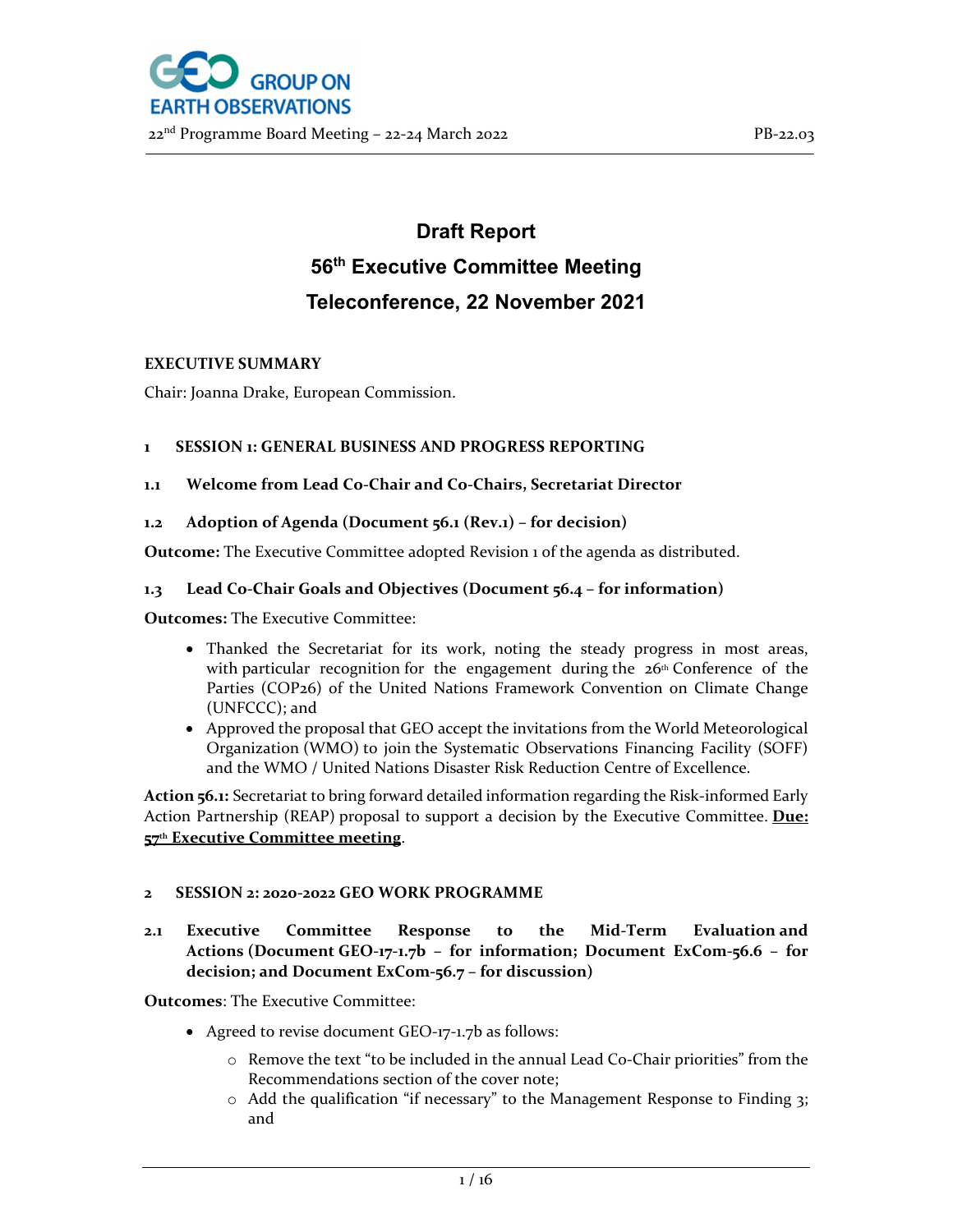- o Remove the text "Given that much of the infrastructure that underpins GEO's efforts is, and will likely continue to be, provided by the commercial sector" from the Management Response to Finding 4;
- Agreed to revise document ExCom-56.6 as follows:
	- o Add "The EAG will provide complementary input to the ongoing re‐evaluation process as discussed by the GEOSS Infrastructure Development Task Team" to the Purpose section;
	- o Specify in the introduction to the Deliverables section that the EAG recommendations are intended for review and action by the Executive Committee;
	- o Change the term "Determination" in points 1 and 2 of the Deliverables section to "An assessment, with recommendations";
	- o Revise the first task in Table 1 such that the GEO Caucuses will recommend nominees to the Expert Advisory Group (EAG) through their Executive Committee representatives, with the Secretariat proposing additional nominees, the total being limited to 20, and with the final decision to be made by the GEO Co‐Chairs; and
	- o Change the timing of the first meeting of the EAG to mid‐February 2022;
- Requested that the EAG process ensure opportunities for interaction between the EAG and the GEOSS Infrastructure Development Task Team (GIDTT), noting the importance of the independence of the EAG;
- Approved the EAG process, pending confirmation of the terms of reference.

**Action 56.2**: Secretariat to circulate a revised version of the terms of reference. **Due: end of day 22 November 2021**.

**Action 56.3**: GEO Caucuses to nominate individuals for consideration for the EAG, respecting diversity of geography, gender, and expertise. **Due: 10 December 2021**.

#### **3 SESSION 3: PLANNING FOR GEO 3.0**

#### **3.1 Road to the Post‐2025 GEO (Document ExCom‐56.8 – for decision)**

**Outcomes**: The Executive Committee:

- Thanked the Secretariat for the proposal;
- Agreed with the general concept of the two-step process;
- Indicated that the process must be led by the Executive Committee, and that there needs to be adequate opportunity for GEO Members and the broader GEO community to provide input;
- Suggested that the process include a role for a Working Group, similar to the 2014 Implementation Plan Working Group (IPWG);
- Requested that the GEO Plenary be informed of this activity by the Executive Committee during the presentation of the Executive Committee Response to the Mid‐ Term Evaluation (MTE) during GEO‐17; and
- Requested that references to "GEO 3.0" be revised to "post‐2025 GEO".

**Action 56.4**: Secretariat to work with Executive Committee members to prepare a document to provide more details on the process. **Due: 57th Executive Committee meeting**.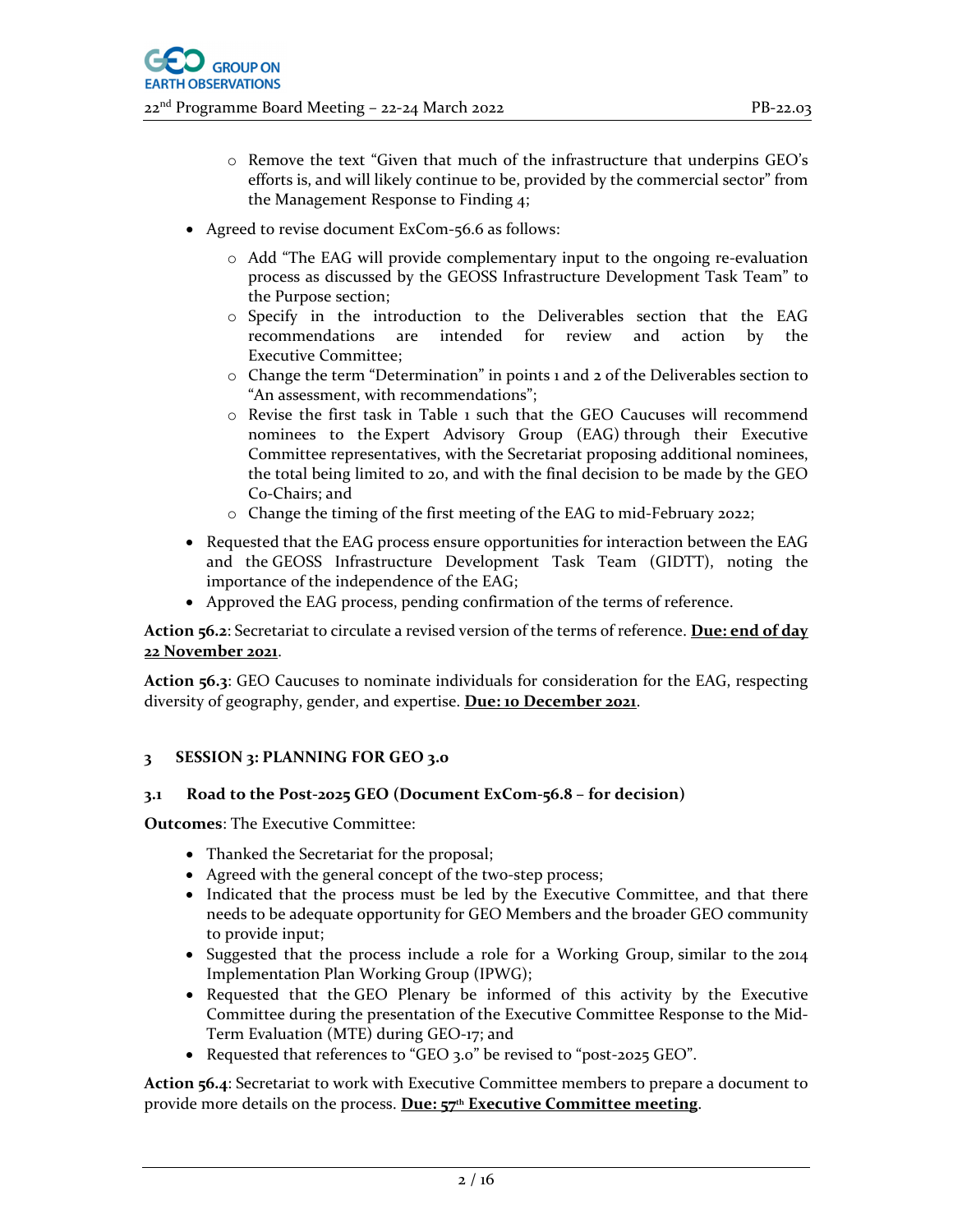**Action <b>56.5**: Executive Committee members to provide their ideas on high-level needs that GEO should support post‐2025. **Due: 15 December 2021**.

**Action 56.6**: Secretariat to implement an online collaboration tool to support action 56.5. **Due: 5 December 2021**.

#### **4 SESSION 4: PREPARATION FOR GEO‐17 PLENARY**

**4.1 2020 Financial Statements and Audit Report (Document GEO‐17‐5.1a – for decision)** 

**Outcome**: The Executive Committee:

- Thanked Brian Cover for his presentation; and
- Adopted the report.
- **4.2 2022 Trust Fund Budget and GEO Pledge Campaign (Document GEO‐17‐5.1b (Rev.2) – for decision)**

**Outcome**: The Executive Committee:

- Encouraged the Budget Working Group to continue their efforts on resource mobilization; and
- Approved the Trust Fund Budget for 2022.

#### **4.3 Review of Nominations to the Programme Board (Document ExCom‐56.10 – for decision)**

**Outcome**: The Executive Committee approved the recommended slate of nominees for presentation to the GEO‐17 Plenary.

#### **4.4 GEO Statement on Open Knowledge (Document GEO‐17‐4.1 – for decision)**

**Outcome**: The Executive Committee:

- Thanked the Capacity Development Working Group, the Data Working Group, and the Secretariat for their work on developing the Statement; and
- Approved the document for presentation to the GEO-17 Plenary.

#### **4.5 GEO Equality, Diversity, and Inclusion Statement (Document GEO‐17‐5.3 – for decision)**

**Outcome**: The Executive Committee:

- Thanked the Equality, Diversity, and Inclusion Subgroup for its work on developing the Statement; and
- Approved the document for presentation to the GEO‐17 Plenary.

## **5 ANY OTHER BUSINESS AND REVIEW OF ACTION ITEMS**

#### **5.1 Any Other Business**

**Outcomes**: The Executive Committee approved the following documents that were not discussed but to which no objections were raised, nor changes requested: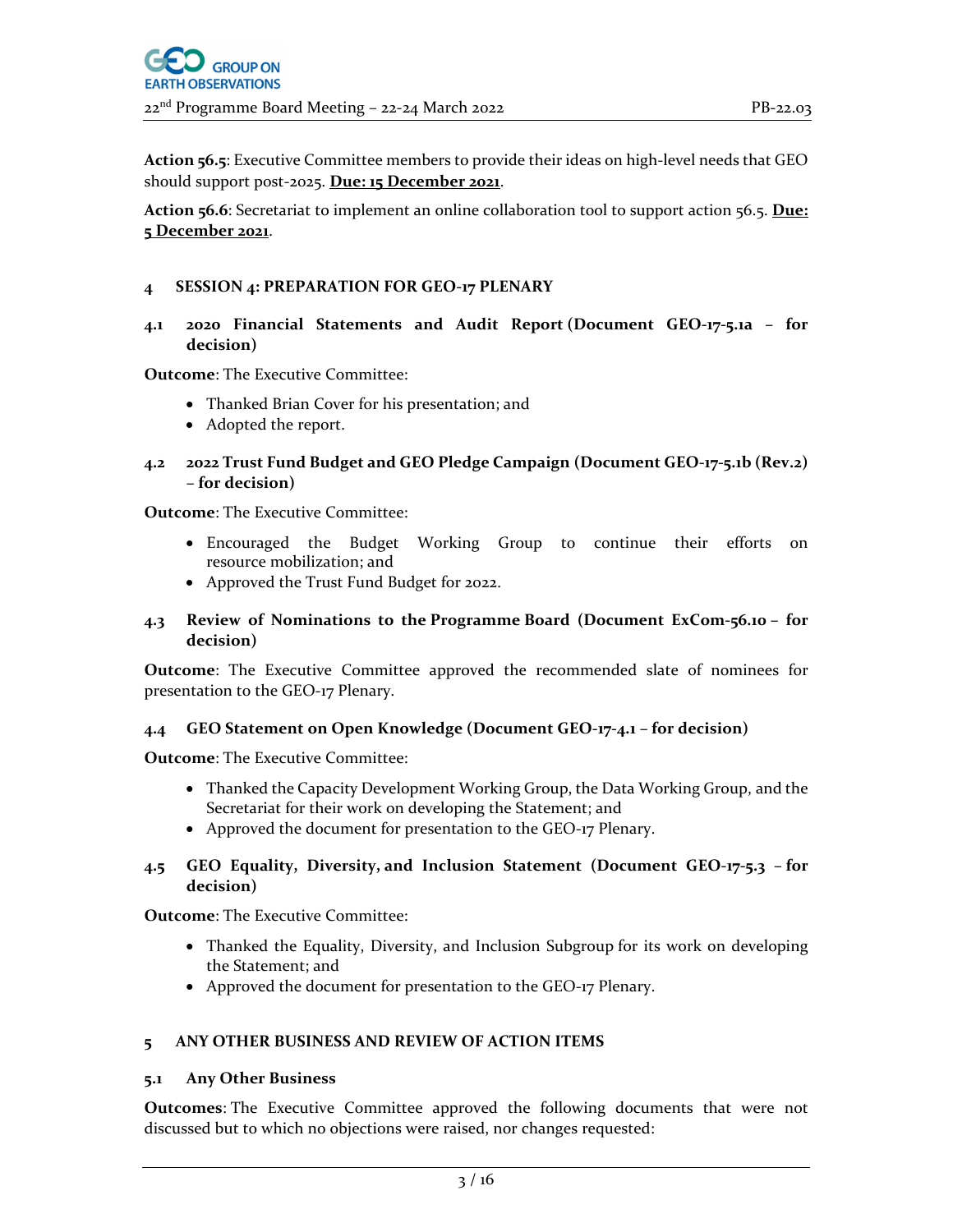- ExCom‐56.2: Draft Report of the 55th Executive Committee Meeting;
- ExCom‐56.3: Review of Action Items from Previous Meetings;
- ExCom‐56.11: Review of Requests to Join GEO as Participating Organizations;
- ExCom‐56.12: Review of Applications for Associate Category.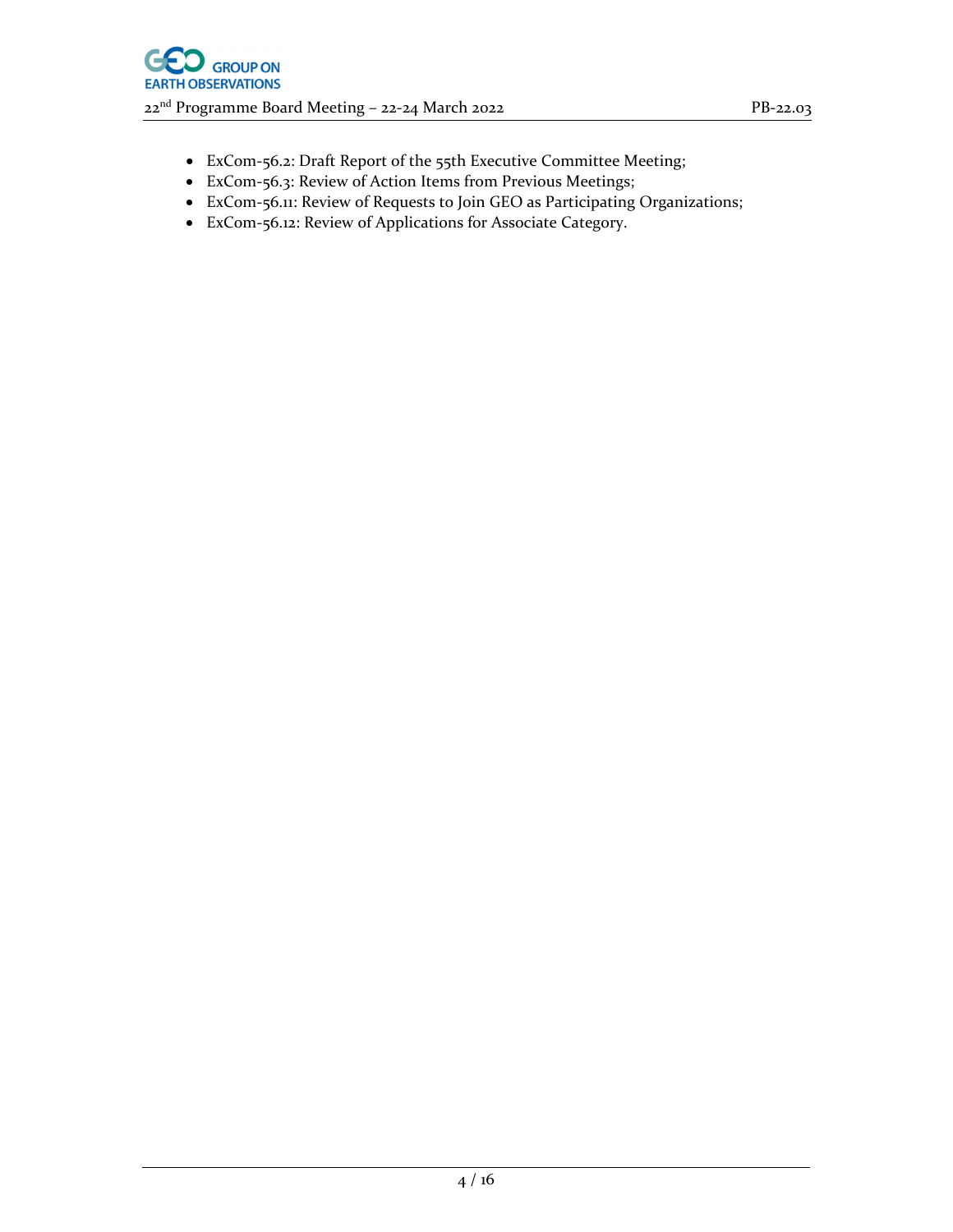# **Draft Report 56th Executive Committee Meeting Teleconference, 22 November 2021**

**FULL REPORT**

**Monday, 22 November 2021**

*Meeting convened at 13:00*

Chair: Joanna Drake, European Commission.

## **1 SESSION 1: GENERAL BUSINESS AND PROGRESS REPORTING**

#### **1.1 Welcome from Lead Co‐Chair and Co‐Chairs, Secretariat Director**

Joanna Drake (European Commission), Europe Caucus Co‐Chair, opened the meeting and invited the other Co‐Chairs to provide their opening remarks.

Li Pengde (China), representative of the Asia-Oceania Caucus Co-Chair, congratulated Executive Committee members and the Secretariat on the opening of GEO Week 2021. He thanked Patrick Child for his leadership during the year and welcomed Joanna Drake as she stepped into the role. Mr Li expressed his appreciation to the Secretariat Director and her team for the efficient and orderly preparations for the key GEO events, both the GEO Symposium and GEO Week. He noted the substantial progress that had been made in the Asia‐ Oceania Region over the past year, noting as examples, the set‐up of a regional capacity development centre, research, and cooperation on support to Pacific Island Countries and Territories (PICTs), the China disaster response mechanism, and the international research centre on Sustainable Development Goals (SDGs). Mr Li stated that the Asia‐Oceania Region expected to devote more attention to climate change and to urban resilience in future.

Mmboneni Muofhe (South Africa), Africa Caucus Co‐Chair, welcomed Joanna Drake to GEO, observing that she was bringing considerable experience from her previous positions that will greatly benefit GEO. He also acknowledged the important roles of the GEO Co‐Chairs and other Executive Committee members and thanked them for their commitment despite the meetings being held in often difficult time periods for some regions. Mr Muofhe pointed out the good progress made in the development of the response to the Mid‐Term Evaluation (MTE) and thanked the MTE team for their contribution. He stated that he looked forward to the discussion of the post‐2025 GEO, observing that there were many good ideas presented to take GEO forward and which would figure in the preparation of a new mandate from ministers. It is important that GEO take stock and address issues prior to seeking a new mandate. Mr Muofhe noted that resources continue to be a challenge for GEO and encouraged all Members to continue to seek additional resources to support GEO's efforts. He said that he was mindful that the GEO membership continues to grow but the quality of engagement is also being sharpened, which is what GEO is all about. In South Africa, Mr Muofhe pointed to the impact that GEO had had during the response to the COVID-19 outbreak, enabling interventions to be targeted where they were necessary. He concluded by also pointing to the work of the GEO Flagships, noting the advances made by the Global Observing System for Mercury (GOS4M).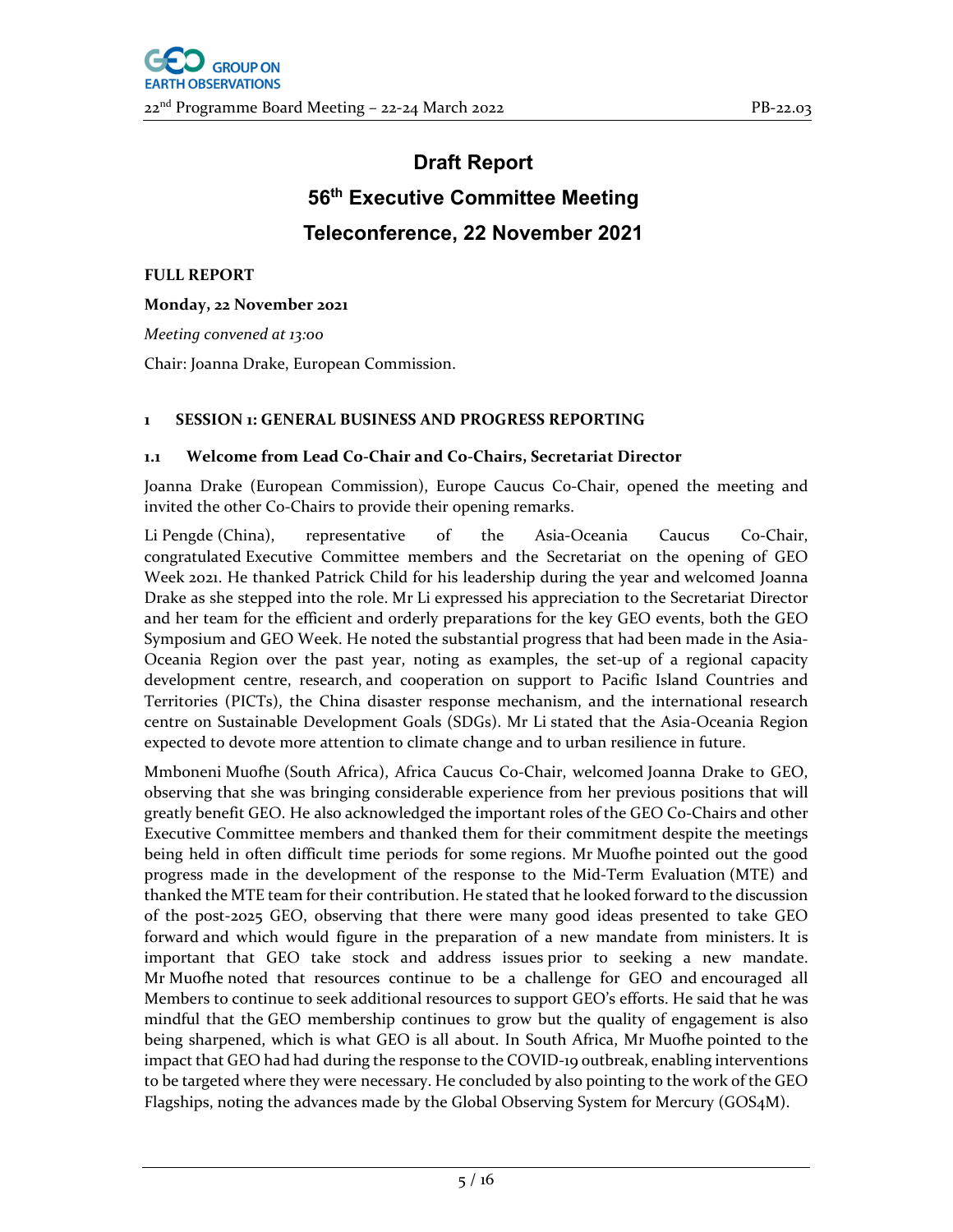Steven Volz (United States), Americas Caucus Co‐Chair, welcomed Joanna Drake, Executive Committee members and the Secretariat staff. He noted that 2021 was a pivotal year, given the Intergovernmental Panel on Climate Change (IPCC) Sixth Assessment Report cycle and the 26th Conference of Parties (COP26) of the United Nations Framework Convention on Climate Change (UNFCCC). Mr Volz noted that while GEO did not obtain Observer status with the UNFCCC, GEO's input is more relevant than ever. He echoed the comments from South Africa regarding the importance of the MTE report and stated that GEO needs to make some course corrections to be able to make an impact on world issues like climate change.

Joanna Drake welcomed Executive Committee members, noting that this was her first Executive Committee meeting as GEO Co‐Chair. She said that while she has only been in her new role as Deputy Director of the Directorate‐General Research and Innovation (DG‐RTD) since 1 October, she came from DG Environment where GEO is also quite important. She looked forward to speaking with Executive Committee colleagues and learning from their experience and said that she was pleased to take on the role of Lead Co-Chair, however briefly, in a collaborative spirit with the other Co‐Chairs and members. Ms Drake also noted that she arrived early in the mandate of the Secretariat Director. Turning to the documents for the meeting, she noted the good progress that had been achieved on most of the Lead Co-Chair objectives and was pleased that the UNFCCC Subsidiary Body for Scientific and Technical Advice (SBSTA) had recognized the contributions from GEO. She expressed the view that progress on climate change will depend to a great extent on how monitoring is managed and thus there is an opportunity for GEO to contribute. She concluded by observing that much of the meeting would focus on the future of GEO and said she looked forward to discussions on the Expert Advisory Group process and the plans from the Secretariat for the post‐2025 GEO.

Yana Gevorgyan, Secretariat Director, thanked the Chair for coming to the Secretariat offices for the meeting. She said that the Secretariat is entrusted to keep GEO on track and that it is key that it partner closely with the Executive Committee members. She thanked Executive Committee members for their contributions and feedback and looked forward to strengthening the relationships individually and collectively with them. Regarding the GEO Week 2021, Ms Gevorgyan noted that this was the first time an entire GEO Week was designed to be delivered online and that all the initial objectives for the Week had been met. She thanked the Secretariat staff for their hard work and creativity. Ms Gevorgyan highlighted several new events and features of the GEO Week 2021, including the Youth Track that would aim to create a GEO Youth Community of Practice to allow for systematic and regular engagement of the Youth in GEO, and connected to call for youth engagement by the UNFCCC SBSTA plenary.

## **1.2 Adoption of Agenda (Document 56.1 (Rev.1) – for decision)**

The Chair reviewed the meeting agenda and asked if there were any objections or additions from members. No issues were raised.

**Outcome:** The Executive Committee adopted Revision 1 of the agenda as distributed.

## **1.3 Lead Co‐Chair Goals and Objectives (Document 56.4 – for information)**

The Secretariat Director presented some highlights from the Secretariat Operations Report. These included:

 The Disaster Risk Reduction Working Group (DRR‐WG) is taking up the idea of an EO Toolkit, which was first introduced in GEO in the context of the Sustainable Development Goals (SDGs) by the EO4SDG Initiative;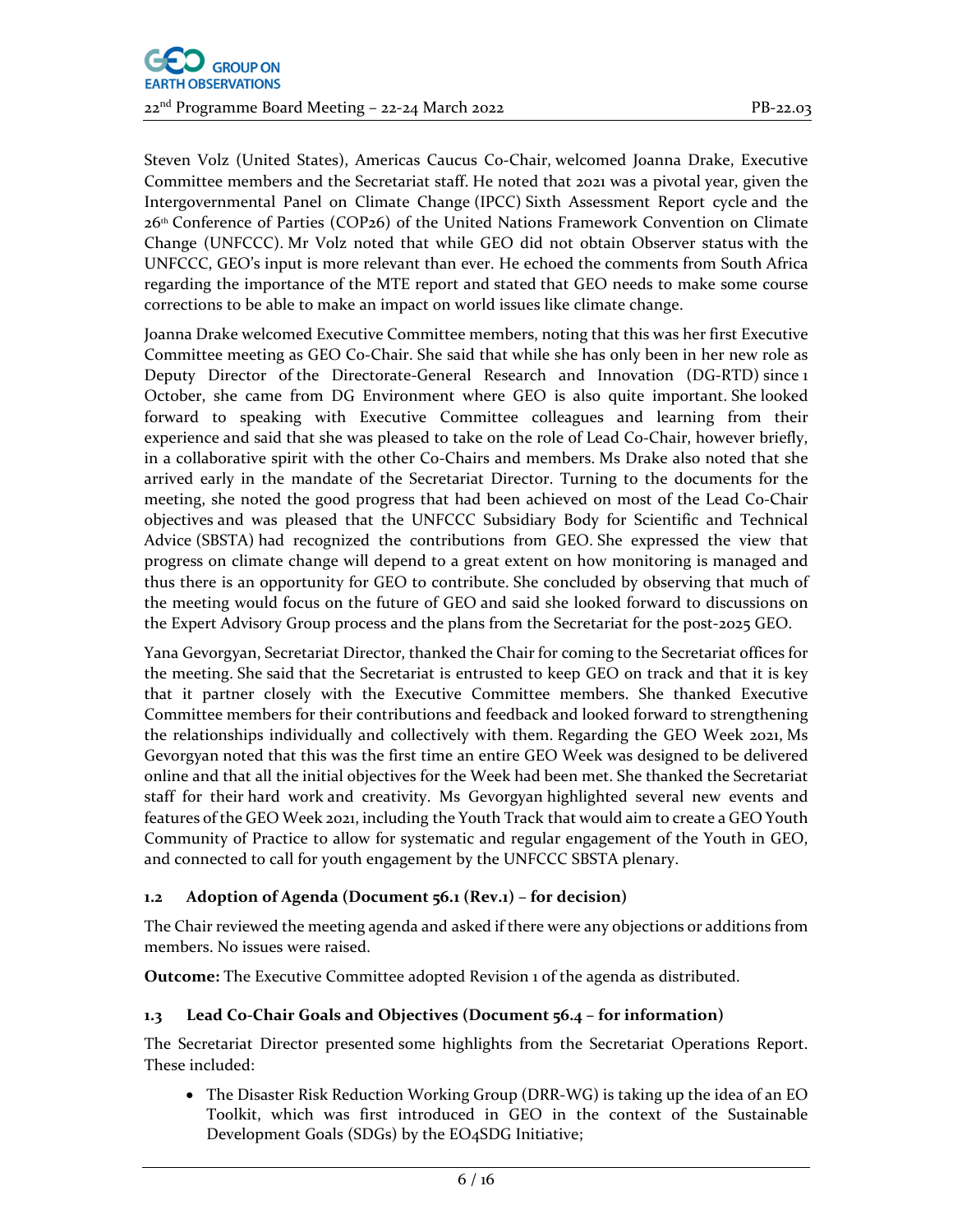- GEO was invited to join the Risk-informed Early Action Partnership (REAP), a new partnership currently funded by the United Kingdom and whose Secretariat is hosted by the International Federation of Red Cross and Red Crescent Societies;
- The opening of a path for GEO contribution to UNFCCC via its subsidiary bodies;
- Good participation at the Earth Information Day at COP26 and other related events;
- Progress being achieved on the Resilient Cities and Human Settlements priority, noting continued good engagement with UN‐Habitat;
- The Secretariat is renewing GEO's engagement with the Ramsar convention in support of GEO Wetlands;
- Positive relationship with WMO, with frequent interaction on a number of files; GEO was invited by WMO to participate in the Systematic Observation Financing Facility (SOFF) and in the joint WMO‐UNDRR Centre of Excellence for climate and disaster resilience;
- The Secretariat is looking to associate more closely with the WMO delegation for future climate COPs, and asked GEO Members to support these efforts through their delegations;
- Restated the request for GEO Members to broaden their delegations to include a wider range of institutions, especially on the user side;
- A new virtual secondment provided to the Secretariat from ITC on impact plan design, which will involve working directly with GEO Work Programme activities to help them understand and measure the impacts their work is having; and
- On commercial sector engagement, noted the success of the Industry Track as part of GEO Week, but noted that new mechanisms will be needed to engage small, medium, and micro-sized enterprises (SMMEs), especially regarding issues arising in the Programme Board Private Sector Subgroup.

Turning to future directions, the Secretariat Director observed that COP26 marked a significant advance for GEO, noting that the Secretariat co-organized or participated in more than 15 events and engaged in bilateral meetings with numerous governments and other partners, promoting GEO activities across key areas of the Paris Agreement. GEO was mentioned in the Research and Systematic Observation conclusions for the first time since 2007, a first step towards a mandate for GEO. GEO was also involved in the National Adaptation Plans technical working group supporting matters related to Least Developed Countries under the Subsidiary Body for Implementation. As COP27 will be hosted by Egypt, the Secretariat Director recommended that GEO focuses its efforts on priorities for Africa, that it engages with ministerial delegations in advance of the meeting with the aim of securing a mandate under UNFCCC subsidiary bodies, and that it ensures GEO participation through another delegation (given the lack of observer status).

Ms Gevorgyan concluded by requesting Executive Committee approval for GEO to join the WMO/UNDRR joint Centre of Excellence for Climate and Disaster Resilience, the Systematic Observations Financing Facility (SOFF), and the Risk‐informed Early Action Partnership (REAP).

The Chair, speaking for the European Commission, recognized the valuable work by EO4Health regarding the pandemic response and expressed the hope that it would continue in the next GEO Work Programme. She stated that the Commission was preparing a dedicated call for proposals under Horizon Europe that will focus on promoting collaboration among GEO, WMO, and GCOS. She also underlined the importance of stepping up work with SMMEs.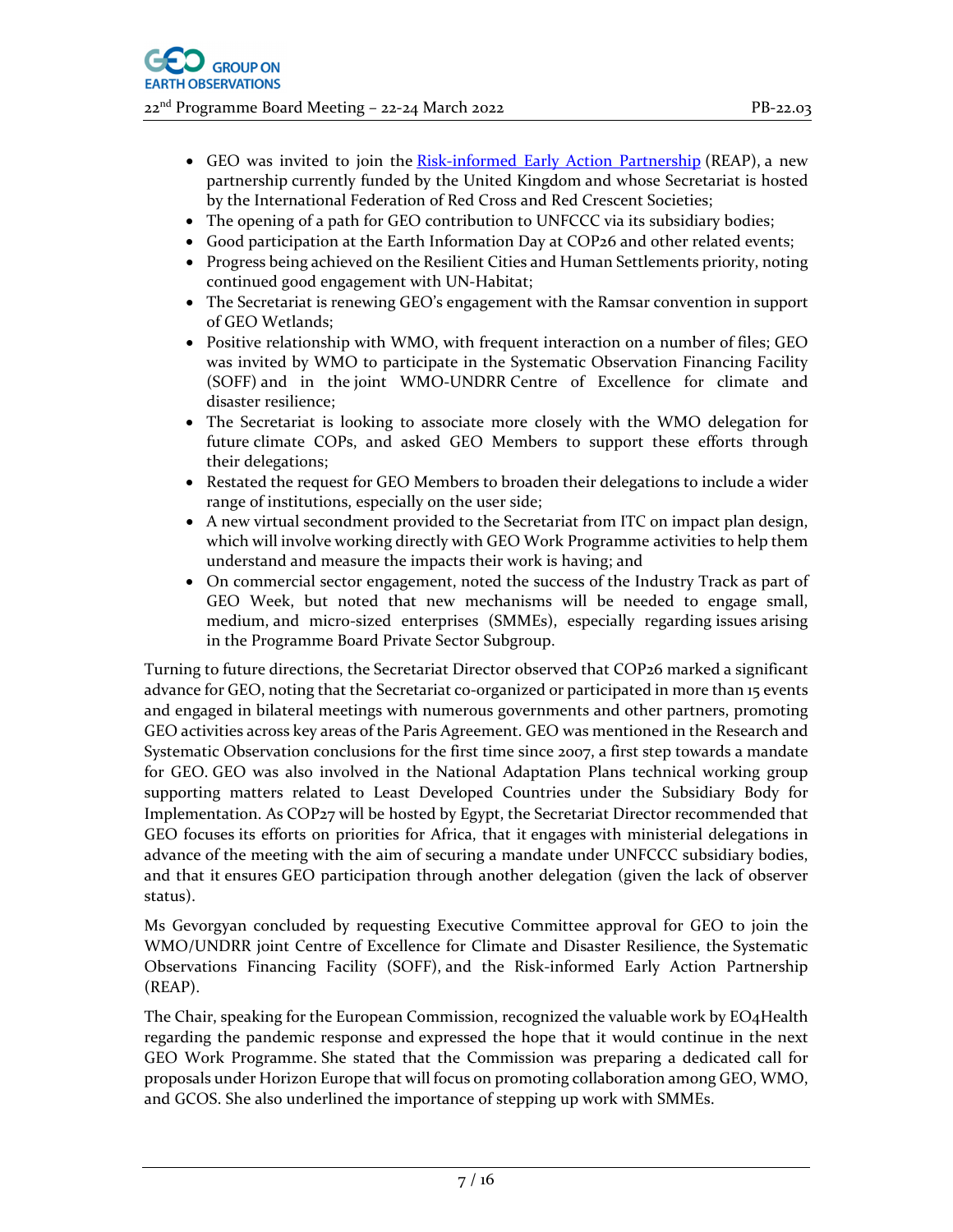Japan expressed their appreciation for the Secretariat activities, noting the support provided on DRR. Japan drew attention to their ongoing collaborations with UNESCO, Indonesia, and the Philippines, and their support to the Asia Water Cycle Initiative (AWCI), which is one of the activities under Asia‐Oceania GEO. Japan recommended that the DRR‐WG recognize good practices coming out of the AWCI.

South Africa acknowledged the Secretariat Director's presentation, especially noting the strengthening partnership with WMO and the stronger GEO presence at global events. South Africa supported GEO in taking up the invitations to join the new bodies, which will help GEO to gain recognition from other organizations, saying that it is important to continue to cultivate such relationships.

China stated that the Secretariat had done great work, especially in its engagement at COP26, and its cooperation with other organizations. China encouraged the Secretariat to make more efforts to invite developing countries to join in GEO activities.

The United States acknowledged the good work being done by the Secretariat during the pandemic and the positive and productive build-up to COP26. It concurred with the remarks from South Africa.

France recommended that formal acceptance of the REAP proposal be deferred until more details can be provided. The United States agreed and suggested that such information be brought forward to the next Executive Committee meeting.

**Outcomes:** The Executive Committee:

- Thanked the Secretariat for its work, noting the steady progress in most areas, with particular recognition for the engagement during the  $26<sup>th</sup>$  Conference of the Parties (COP26) of the United Nations Framework Convention on Climate Change (UNFCCC); and
- Approved the proposal that GEO accept the invitations from the World Meteorological Organization (WMO) to join the Systematic Observations Financing Facility (SOFF) and the joint WMO‐United Nations Disaster Risk Reduction Centre of Excellence.

**Action <b>56.1:** Secretariat to bring forward detailed information regarding the Risk-informed Early Action Partnership (REAP) proposal to support a decision by the Executive Committee. **Due: 57th Executive Committee meeting**.

## **2 SESSION 2: RESPONSE TO MID‐TERM EVALUATION**

## **2.1 Executive Committee Response to the Mid‐Term Evaluation and Actions (Document GEO‐17‐1.7b – for information; Document ExCom‐56.6 – for decision; and Document ExCom‐56.7 – for discussion)**

The Secretariat Director suggested that it would not be necessary to present the full Executive Committee response to the Mid‐Term Evaluation (MTE) as the document had been circulated previously and agreed by Executive Committee members. She proposed that if there were any outstanding comments or questions, these could be addressed at this time.

Germany stated that it had been a member of the Executive Committee Response Advisory Group (ERAG) and was generally in agreement with the content but noticed one sentence in the final version that had been inserted at a later stage. Germany suggested that the statement, which regarded information provided by the commercial sector, was not entirely correct and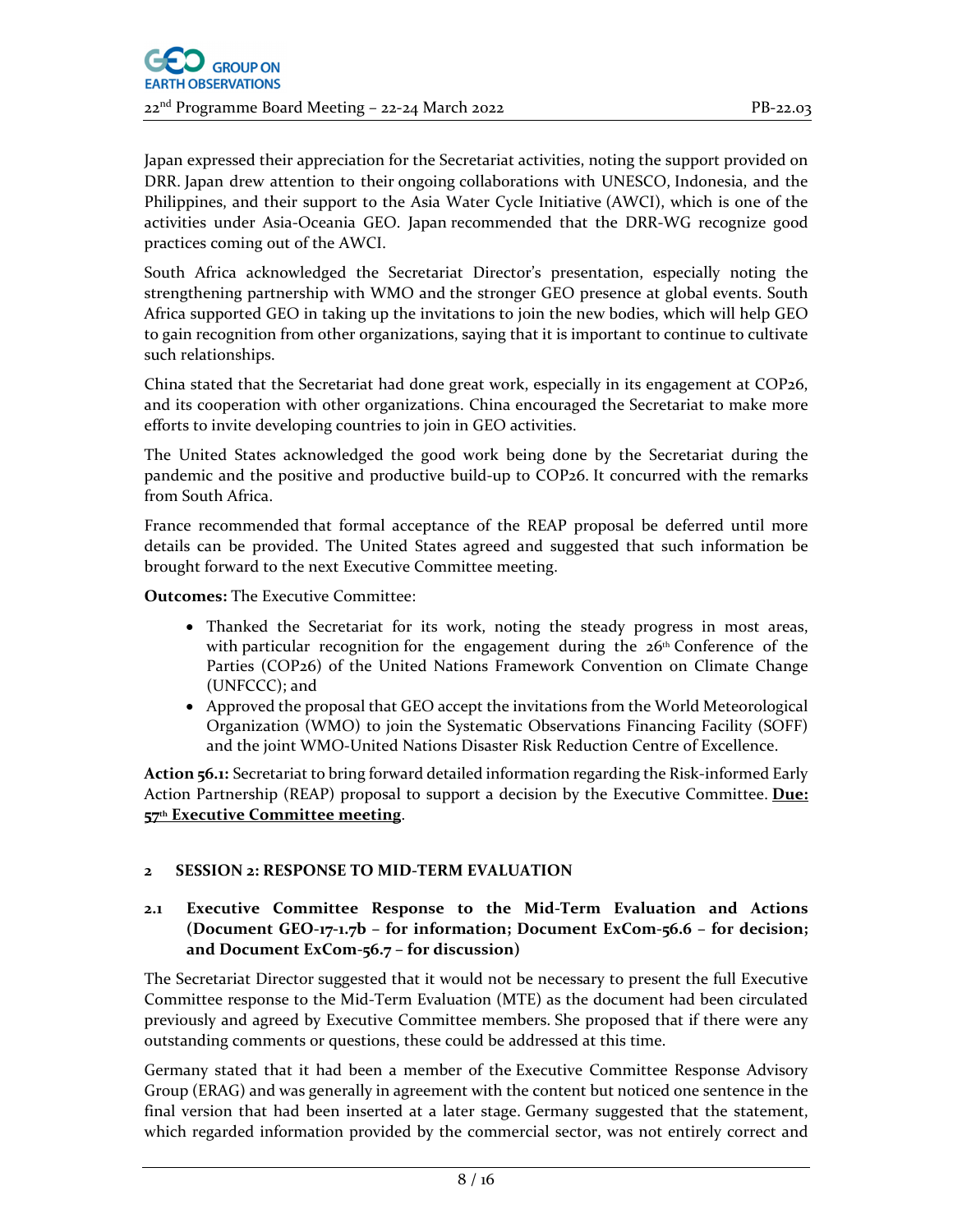could be misleading. It was proposed that the first part of the sentence be deleted. On a second point, regarding the terms of reference of the Expert Advisory Group (EAG), there should be a role for the GEOSS Infrastructure Development Task Team (GIDTT) in the process. Germany noted that such a role was already included in the MTE response document and the relevant sentence could simply be copied into the EAG document.

Japan observed that the evaluation process is very important and the EAG will have a key role in the development of the next concept of GEOSS. The process to organize the EAG should, therefore, be careful and transparent. A concern was expressed that the timeline proposed was too tight and thus the initial meeting should be one month later.

France supported the MTE response but suggested that reference to possible changes to the Rules of Procedure should clearly state that changes would only be "if necessary". France also indicated some concerns with the EAG mandate and composition. The EAG must be only an advisory body to the Executive Committee, not one that takes decisions. The reference to a "strategic think tank" was unclear, and the reference to "indigenous peoples" should be revised to "a diversity of culture". France agreed with Japan that the start of the EAG should be delayed.

The United States concurred with Japan and France on the timeline but would not recommend a specific date. The United States also concurred with France on the reference to diversity, expanding the notion to also include diversity of opinion and expertise. The EAG needs to be independent, not dominated by experts working on the existing infrastructure components. It was also requested that the reference to the Lead Co‐Chair priorities be deleted from the second recommendation of the Plenary document, as this is only an internal operating practice.

Greece agreed with the United States on the need for the EAG to be independent but suggested that there needs to be a standard method of interaction between the EAG and the GIDTT. It is important to keep the GIDTT engaged. Regarding the MTE response, it was suggested to reword the references to SMMEs as a call to the SMMEs, as countries might not know how to engage these companies. The Secretariat Director responded that perhaps the latter point could be brought back for discussion at a future Executive Committee meeting rather than trying to address it in the document itself.

China emphasized the importance of involving GEO Members in the EAG. It was suggested that the EAG should include members that are nominated by GEO Members and others. As the timeline is very strict, would it be possible to extend it. China also asked whether a clear definition of the GEOSS infrastructure should be provided in the terms of reference.

South Africa agreed with the concern regarding the EAG timeframe. It supported the recommendation from Japan and the United States to delay the start by one month. South Africa also supported involvement of the GIDTT but emphasized the importance that the EAG remain an independent body.

The Secretariat Director responded that on the request for deletion of text, which had been added during the comment period by Australia, Australia had agreed to its removal. Regarding the role of the GIDTT, the Director agreed that there needs to be interaction between the GIDTT and the EAG throughout the process, but it is important that the independence of the EAG be maintained.

The United States proposed a clarification that the GIDTT continues in its current function and some of its members may be members of the EAG in individual subject matter expert capacity, but not as representatives of the GIDTT.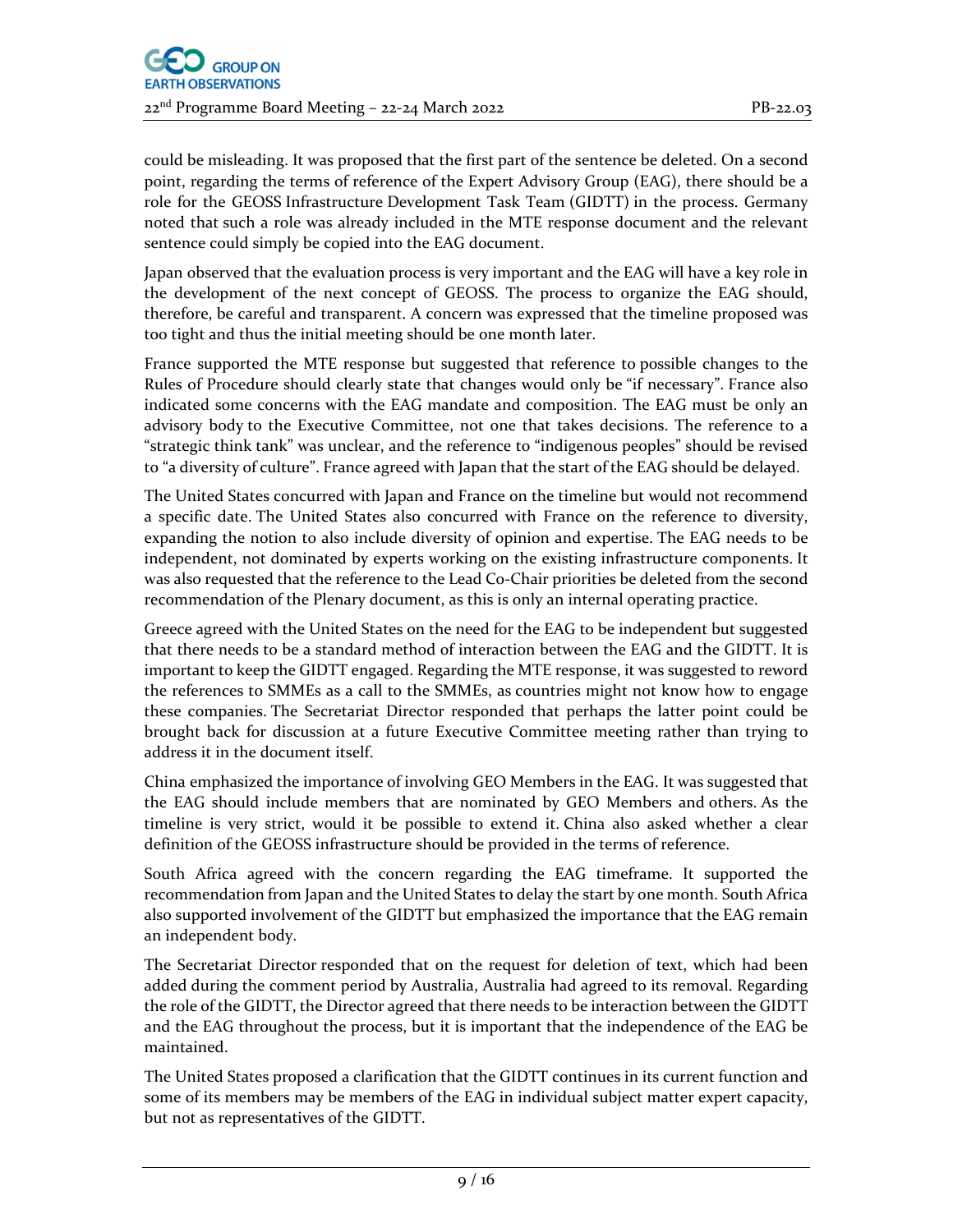South Africa and the United States proposed an open and pragmatic nomination process. GEO Executive Committee Members can nominate individuals to the EAG through their regional Caucuses. The Secretariat may also nominate individuals. The final decision should be made by the Co-Chairs. Nominees must include users and others who rely on the technologies, not just the implementers of the technologies.

Australia and Japan concurred.

**Outcomes**: The Executive Committee:

- Agreed to revise document GEO‐17‐1.7b as follows:
	- $\circ$  Remove the text "to be included in the annual Lead Co-Chair priorities" from the Recommendations section of the cover note;
	- o Add the qualification "if necessary" to the Management Response to Finding 3; and
	- o Remove the text "Given that much of the infrastructure that underpins GEO's efforts is, and will likely continue to be, provided by the commercial sector" from the Management Response to Finding 4;
- Agreed to revise document ExCom‐56.6 as follows:
	- o Add "The EAG will provide complementary input to the ongoing re‐evaluation process as discussed by the GEOSS Infrastructure Development Task Team" to the Purpose section;
	- o Specify in the introduction to the Deliverables section that the EAG recommendations are intended for review and action by the Executive Committee;
	- o Change the term "Determination" in points 1 and 2 of the Deliverables section to "An assessment, with recommendations";
	- o Revise the first task in Table 1 such that the GEO Caucuses will recommend nominees to the Expert Advisory Group (EAG) through their Executive Committee representatives, with the Secretariat proposing additional nominees, the total being limited to 20, and with the final decision to be made by the GEO Co‐Chairs; and
	- o Change the timing of the first meeting of the EAG to mid‐February 2022;
- Requested that the EAG process ensure opportunities for interaction between the EAG and the GEOSS Infrastructure Development Task Team (GIDTT), noting the importance of the independence of the EAG;
- Approved the EAG process, pending confirmation of the terms of reference.

**Action 56.2**: Secretariat to circulate a revised version of the terms of reference. **Due: end of day 22 November 2021**.

**Action 56.3**: GEO Caucuses to nominate individuals for consideration for the EAG, respecting diversity of geography, gender, and expertise. **Due: 10 December 2021**.

#### **3 SESSION 3: PLANNING FOR GEO 3.0**

#### **3.1 Road to the Post‐2025 GEO (Document ExCom‐56.8 – for decision)**

The Secretariat Director opened the item, noting that the path toward the post-2025 GEO begins today. The engagement with the GEO community and the directions of the 2023‐2025 GEO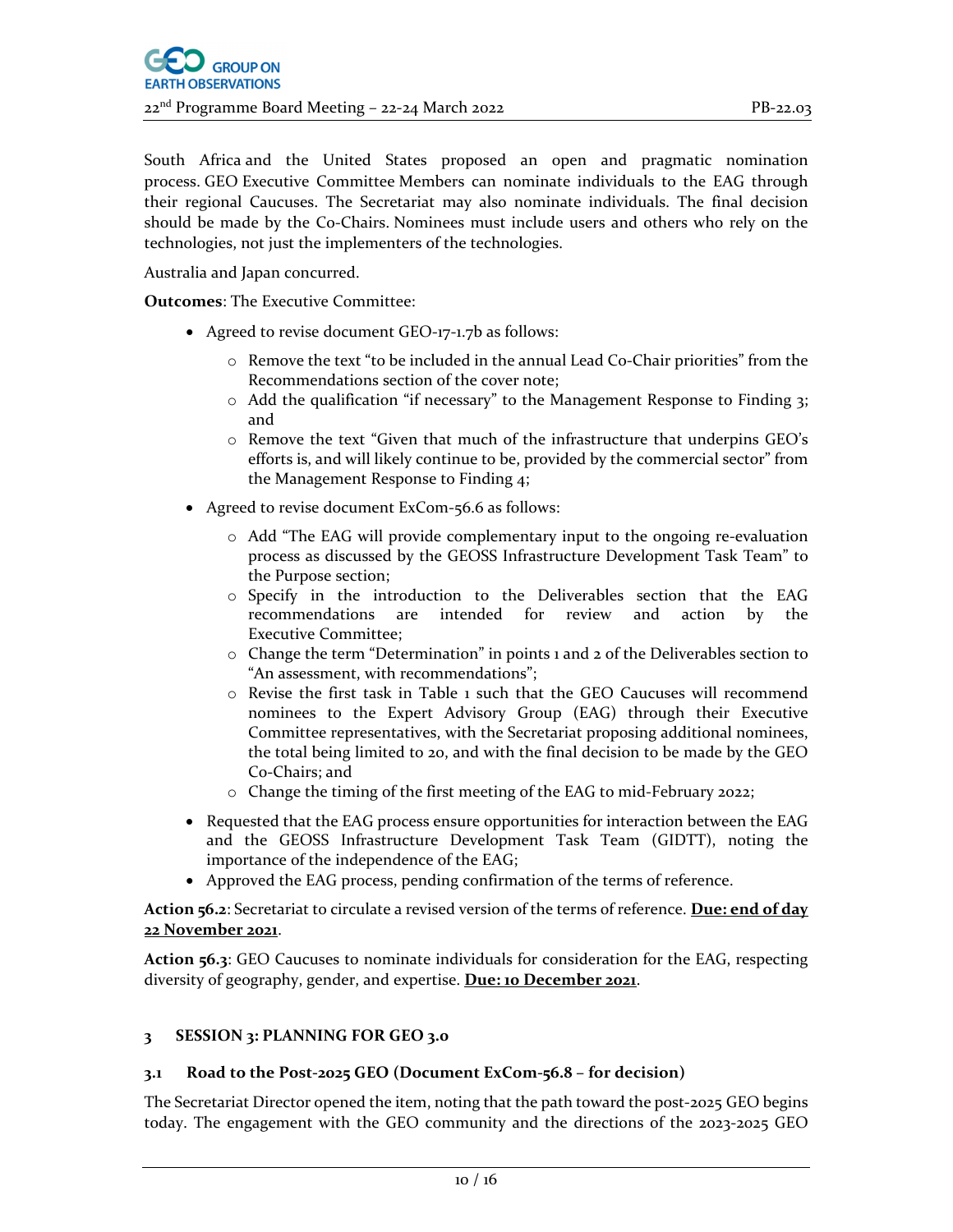Work Programme, starting with the GEO Symposium, pave the way towards this. Most importantly, the discussions around integration, the critical "nexus areas" that GEO can support, will shape the GEO Work Programme and the future GEO. Further, the Industry Track and other engagements that GEO is making are all part of the content with which GEO is moving to its post‐2025 future.

Ms Gevorgyan noted that there is increasing momentum for GEO in recent years: recognition of the need for greater international collaboration to tackle global challenges; recognition of the role of Earth observations in support action; rising standing of GEO within the Earth observations ecosystem; and increasing calls to accelerate action. In response to these circumstances, Ms Gevorgyan proposed that GEO build on this momentum to seek renewal of GEO's mandate in 2023, a mandate based on GEO strategic mission based on key policy needs that represent the top priorities for GEO Members, and an operating model integrating communities and resources. Following that step, through 2024‐2025, GEO should develop a results‐driven, impact‐oriented portfolio of projects built on GEO's current work plus new commitments to address gaps. The Secretariat Director then proposed a schedule for the first step leading to a Ministerial Summit in 2023, noting key milestones and opportunities for engaging and seeking input from the GEO community and other stakeholders. Ms Gevorgyan concluded by requesting approval of the two‐step approach.

Japan emphasized that the process needs significant involvement of stakeholders and the Executive Committee, plus consensus of the GEO community. Japan agreed with the proposal but requested the addition of further opportunities for input from the GEO community. It proposed that a working group of Executive Committee members and the Secretariat be established, similar to that used in the Implementation Plan Working Group (IPWG) of 2014. This process should work in parallel with the EAG process.

South Africa agreed with Japan, noting the importance of strong leadership by the Executive Committee. It was also suggested that there be engagement of Executive Committee members in the development of the March 2022 document.

Germany agreed with the two‐step process. A detailed proposal for consultation was requested.

The United States agreed that the Executive Committee needs to lead the process and suggested that the  $57<sup>th</sup>$  Executive Committee meeting be used to frame the strategic objectives of the process.

France stated that it would like to see GEO continue its commitment to the existing engagement priorities. France volunteered to be involved in the process.

China agreed that it was time to focus on strategic goals but suggested postponing the process for a year. China asked whether it would be best to wait for the EAG process to conclude first.

The European Commission asked how flexibility could be built into the process given that circumstances might change before the strategy is put into place.

The United States suggested that it wasn't necessary to wait, that the response to the MTE and the EAG process could continue while the Executive Committee started work on the next phase. GEO needs to focus on both strategy and execution, in parallel. The Executive Committee should be focused on strategy, while the Programme Board focuses on execution.

The Secretariat Director reminded Executive Committee of the MTE finding that the GEO Work Programme is difficult to understand and that it was hard to find tangible milestones. The previous 10‐year Strategic Plan was completed as one large exercise. It did not identify specific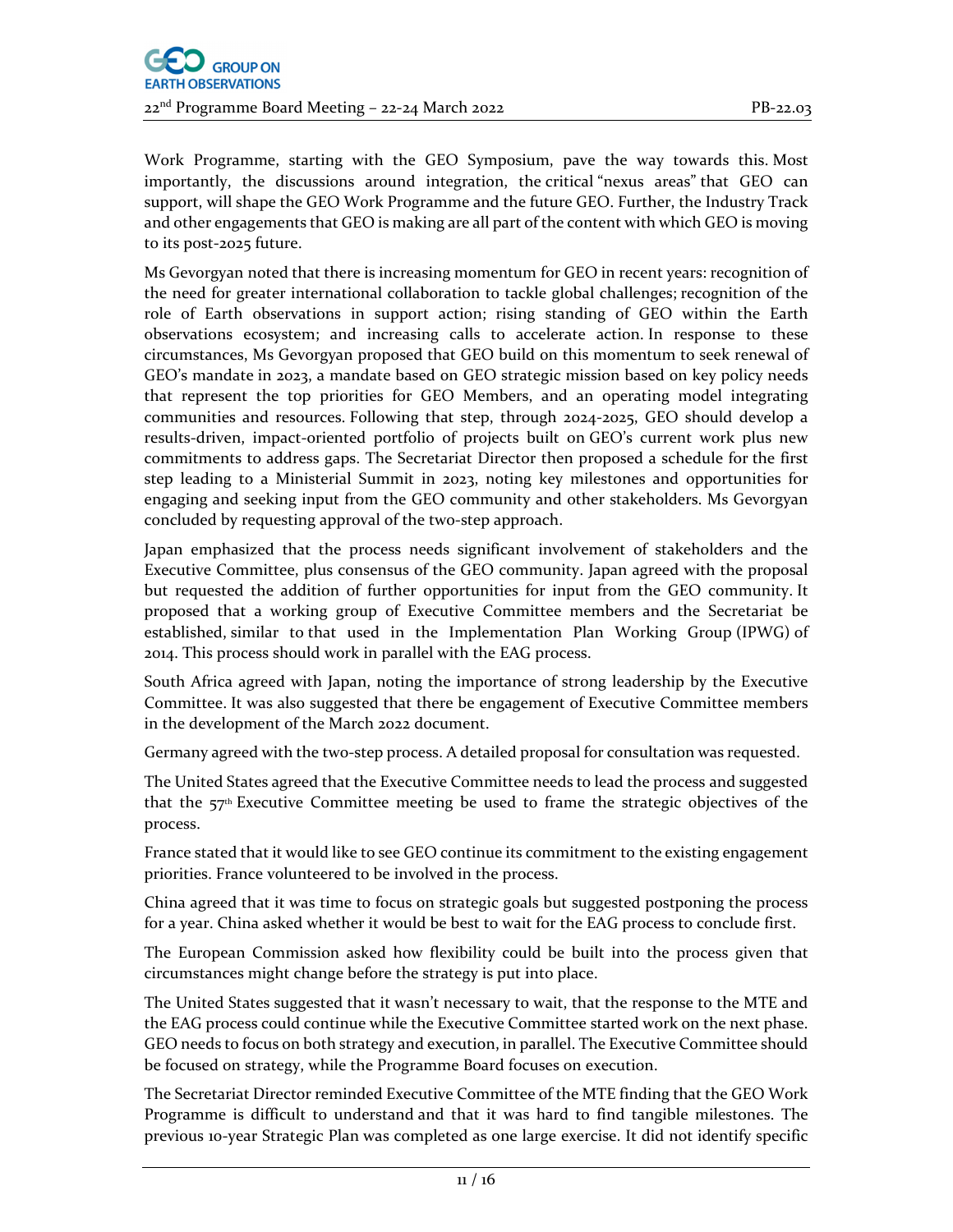timelines or deliverables that GEO would work toward. The Secretariat has deliberately not recommended adopting another 10‐year strategy but consider working on five‐year increments. Regarding parallels with the IPWG, the Director noted that that group met in person five times per year which may not be feasible under the current restrictions.

China requested clarification on the role of the proposed working group. The United States responded that there would not be consensus on this until the March 2022 Executive Committee meeting, although members will be engaged in the development of the initial document.

**Outcomes**: The Executive Committee:

- Thanked the Secretariat for the proposal;
- Agreed with the general concept of the two-step process;
- Indicated that the process must be led by the Executive Committee, and that there needs to be adequate opportunity for GEO Members and the broader GEO community to provide input;
- Suggested that the process include a role for a Working Group, similar to the 2014 Implementation Plan Working Group (IPWG);
- Requested that the GEO Plenary be informed of this activity by the Executive Committee during the presentation of the Executive Committee Response to the Mid‐ Term Evaluation (MTE) during GEO Plenary‐17; and
- Requested that references to "GEO 3.0" be revised to "post‐2025 GEO".

**Action 56.4**: Secretariat to work with Executive Committee members to prepare a document to provide more details on the process. **Due: 57th Executive Committee meeting**.

**Action <b>56.5**: Executive Committee members to provide their ideas on high-level needs that GEO should support post‐2025. **Due: 15 December 2021**.

**Action 56.6**: Secretariat to implement an online collaboration tool that may be used to support action 56.5. **Due: 5 December 2021**.

## **4 SESSION 4: PREPARATION FOR GEO‐17 PLENARY**

#### **4.1 2020 Financial Statements and Audit Report (Document GEO‐17‐5.1a – for decision)**

Brian Cover, Chief of the Finance and Budget Section of WMO, presented the financial statements and audit report for 2020. He began by noting that GEO had an overall improved financial situation, largely due to increased contributions, much of which will be received and implemented in coming periods. At the same time, expenditures were reduced due to fewer meetings and less travel under the pandemic restrictions. The increased cash balance remained sufficient to cover all long-term employee benefit liabilities as well as net current liabilities, along with operating expenses for the first few months of the 2021. However, there remained many pledged contributions that have not yet been received. The external audit provided an unqualified or "clean" opinion. Mr Cover concluded that GEO's financial position was strong and suggested that GEO consider how best to balance the adequacy of funds being held versus spending some of the money to benefit Members.

The United States asked about the appropriate level of cash reserves that should be maintained. Mr Cover responded that a balance must be found between ensuring that long-term liabilities are covered while using the money to deliver the organization's mandate.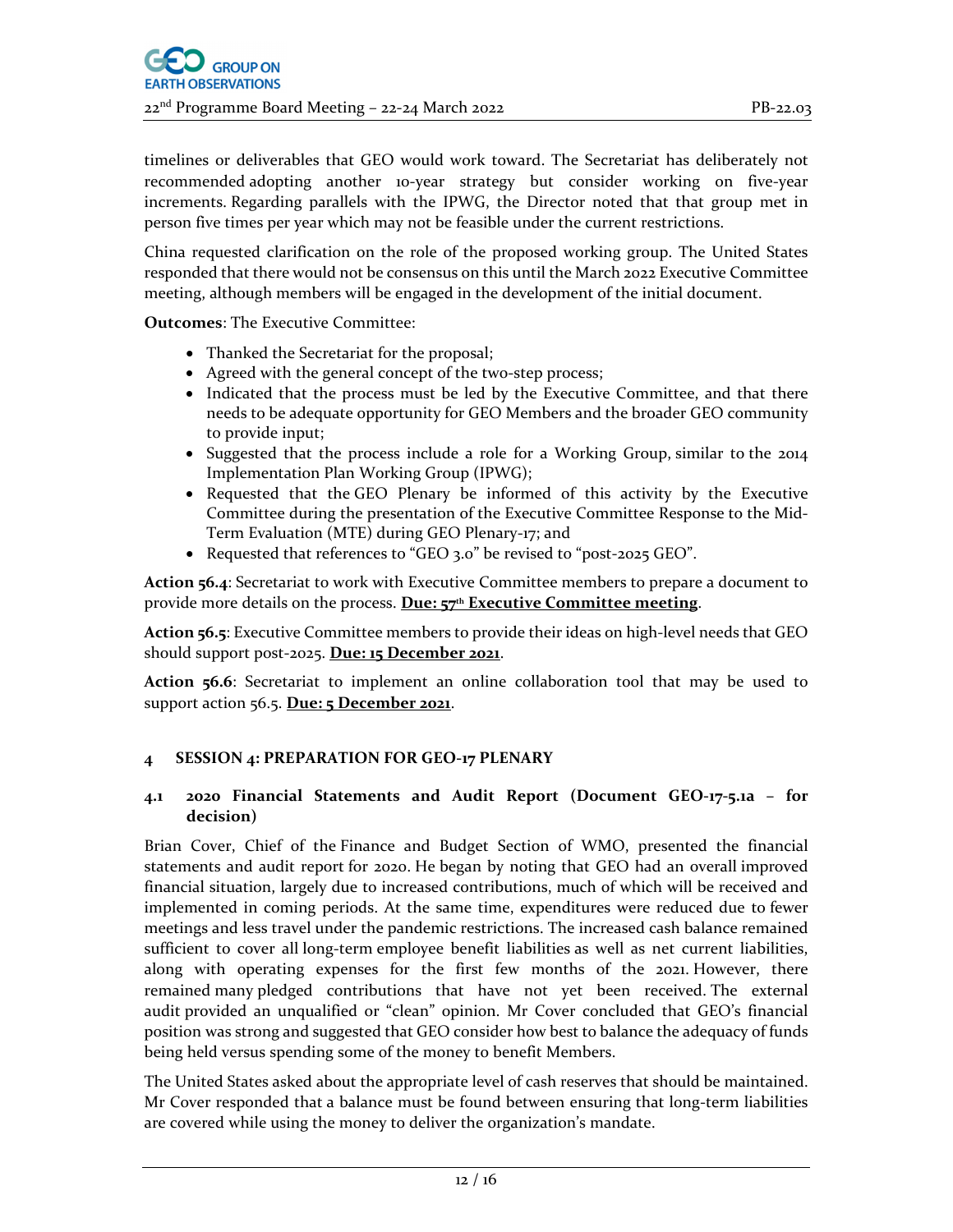**Outcome**: The Executive Committee:

- Thanked Brian Cover for his presentation; and
- Adopted the report.

## **4.2 2022 Trust Fund Budget and GEO Pledge Campaign (Document GEO‐17‐5.1b (Rev.2) – for decision)**

Lawrence Friedl (United States), chair of the Budget Working Group (BWG), presented the item on behalf of the BWG. He reminded members that the GEO Trust Fund supports the operations of the GEO Secretariat, as distinct from contributions that GEO Members provide to GEO Work Programme activities. The proposed budget was based on the 2016‐2025 GEO Strategic Plan, the 2022‐2023 Concept of Operations, special short‐term spending for the MTE response and preparation for the post-2025 GEO, and on consultation with the BWG. Planned expenditures (including in‐kind secondments) are CHF 6.7 million, which includes CHF 1.0 million for short-term staffing funded by savings in the Working Capital Fund and exceptional contributions from the GEO community. Turning to the Pledge Campaign, Mr Friedl noted that financial contributions to the Trust Fund increased to CHF 3.9 million, which is above the yearly average of CHF 3.2 million. Despite this increase, the BWG expects expenditures in 2021 to exceed contributions by CHF 2.4 million. Based on these various factors, the BWG has set the goal for the 2022 Pledge Campaign at CHF 1.1 million above the current projected contributions. Mr Friedl concluded by requesting that the Executive Committee approve the proposed 2022 GEO Trust Fund Budget for presentation to the GEO‐17 Plenary.

The United States said that they supported the proposed Budget and encouraged the BWG to continue its resource mobilization efforts.

The European Commission concurred with the Budget, agreeing that there was a need to fund the short‐term contracts.

China asked whether the Budget could be increased for training and involvement of developing countries in meetings.

Germany indicated their agreement with the Budget.

**Outcome**: The Executive Committee:

- Encouraged the Budget Working Group to continue their efforts on resource mobilization; and
- Approved the Trust Fund Budget for 2022.

## **4.3 Review of Nominations to the Programme Board (Document ExCom‐56.10 – for decision)**

Craig Larlee, GEO Work Programme Coordinator, presented the review of nominations to the Programme Board and the Secretariat recommendation of the slate of nominees. The terms of 10 Programme Board members (out of 32) would be completed at the end of 2021, while 11 nominations were received. Two current Programme Board members, Cambodia and UN Environment, did not reapply. Three Participating Organizations that were not members of the Programme Board in 2021 – COSPAR, Eurisy and Plan4all – expressed interest in joining. As it was not possible to accept all nominees, the Secretariat recommended that IEEE not be included in 2022, in part because it continues to be represented through its Geoscience and Remote Sensing Society.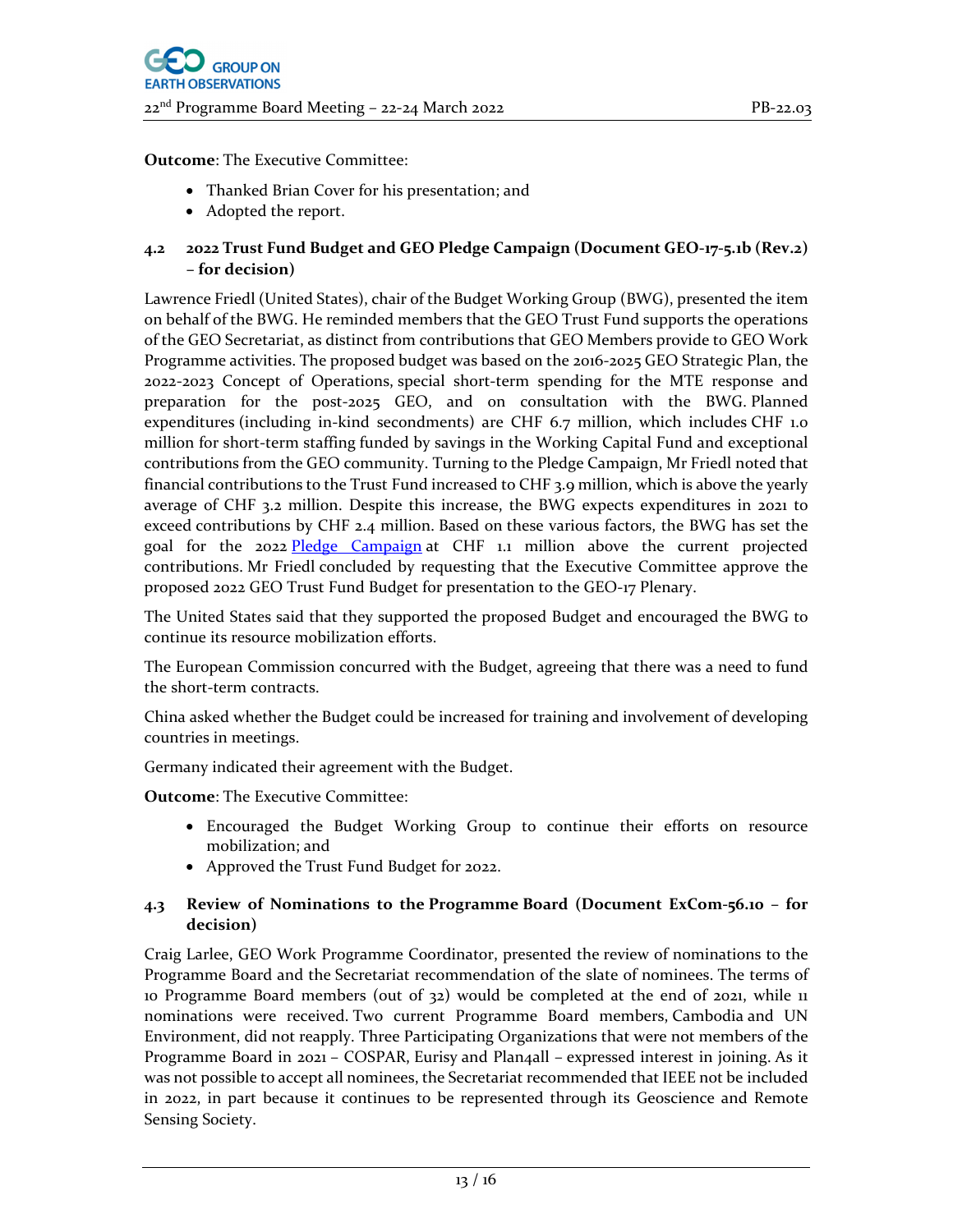South Africa and China stated that they supported the proposed slate.

The European Commission welcomed Eurisy and Plan4all as new Programme Board members.

**Outcome**: The Executive Committee approved the recommended slate of nominees for presentation to the GEO‐17 Plenary.

## **4.4 GEO Statement on Open Knowledge (Document GEO‐17‐4.1 – for decision)**

Douglas Cripe, Senior Scientist, presented the item on behalf of the Capacity Development Working Group. He reminded Executive Committee members that the Statement was originally conceived in terms of Open Science and its initial development was led by ITC and the Capacity Development Working Group. Executive Committee had asked that the Statement be reviewed by the Data Working Group and that the GEO community be consulted further on the content. Feedback received from the consultation included concern with the strong emphasis on science, while GEO as an organization looks at the entire information value chain from observations to applications. In response, the Secretariat proposed revising the document to become a Statement on Open *Knowledge*. This reformulation was intended to align more closely with the GEO Vision and Mission, and with the Canberra Declaration in providing evidence‐ based information for decision making. The Open Knowledge Statement was presented to the 21st Programme Board meeting in September 2021, where the Board endorsed the refocus on open knowledge. However, several revisions were requested to the sections dealing with traditional knowledge, open infrastructure, open hardware, licences, and the Board requested inclusion of references to open standards. The Programme Board recommended that GEO Plenary approve the Statement on Open Knowledge as guidance to the GEO Work Programme and to the GEO community.

Japan extended its appreciation to the Capacity Development Working Group and the Secretariat for their work on the Statement and welcomed the analysis prepared by the Data Working Group on the connections with the CARE and TRUST Principles. Japan encouraged GEO Members to provide more contributions to capacity development activities in GEO.

China stated that it was very good policy to make knowledge open. Data can be open, but it is not always free. China encouraged Members to open more of their data.

The United States agreed with the change from open science to open knowledge. It was noted that the statement is to be used as guidance to the GEO Work Programme and the GEO community and drew attention to the distinction between knowledge developed through GEO Work Programme activities, which is expected to be open, while still accepting a role for the commercial sector.

France welcomed the text which is in line with France's strategy on open science. France thanked the Secretariat for their efforts to incorporate modifications proposed during the consultations and Programme Board review and stated that they supported the current version of the Statement.

**Outcome**: The Executive Committee:

- Thanked the Capacity Development Working Group, the Data Working Group, and the Secretariat for their work on developing the Statement; and
- Approved the document for presentation to the GEO-17 Plenary.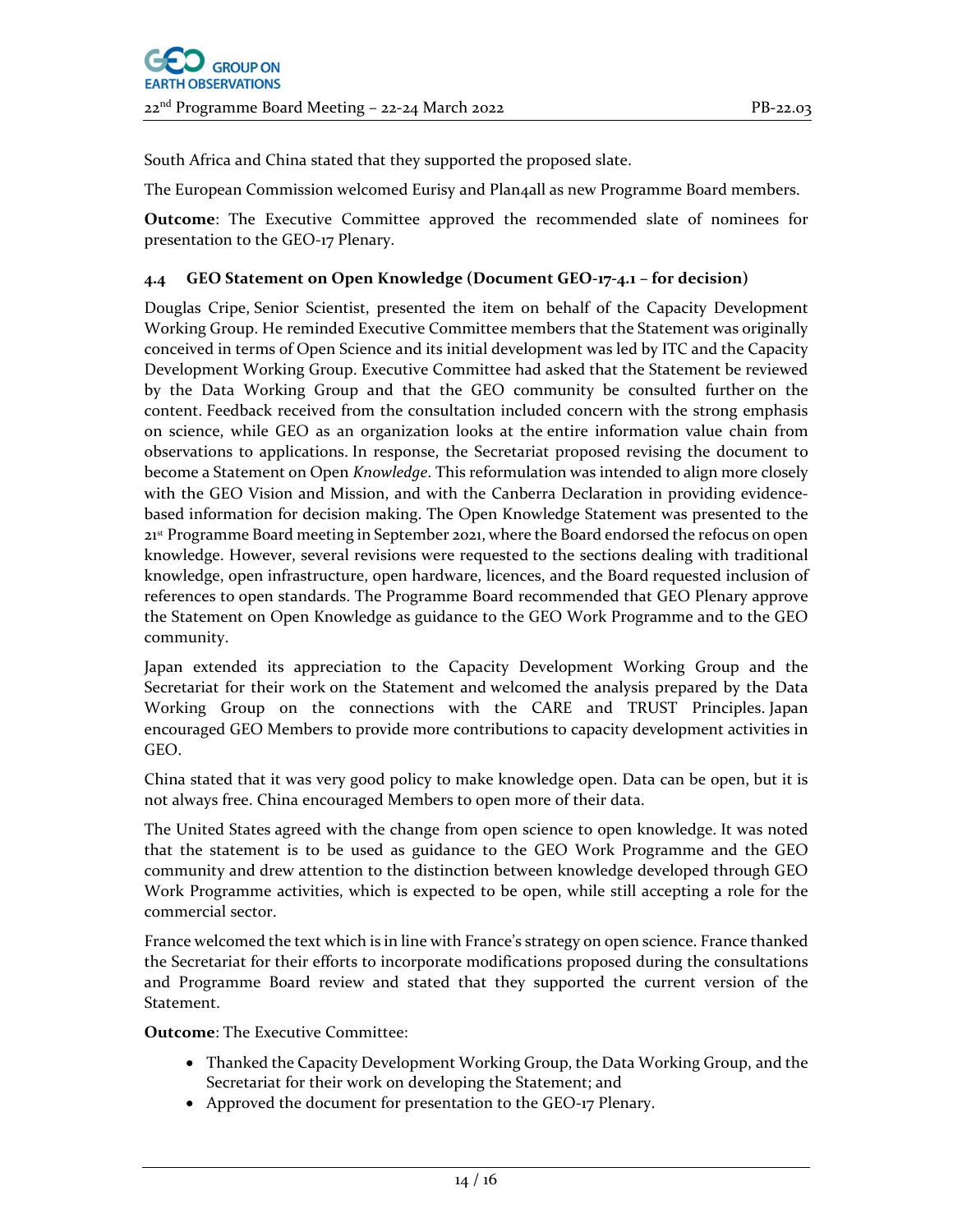## **4.5 GEO Equality, Diversity, and Inclusion Statement (Document GEO‐17‐5.3 – for decision)**

Nathalie Pettorelli (United Kingdom), chair of the Programme Board Equality, Diversity and Inclusion (EDI) Subgroup, presented the item on behalf of the Subgroup and the Programme Board. She began by noting that the EDI Subgroup was created in early 2020 and that its initial discussions highlighted a need for GEO to establish and widely promote its vision and commitment to EDI through a formal statement. A draft EDI statement for GEO was discussed and approved by the Programme Board in early 2021 and was approved by the Executive Committee for consultation at its  $54<sup>th</sup>$  meeting. The EDI Statement expressed GEO's commitment to supporting the development of a dynamic, diverse, and inclusive Earth observations community in which everyone is valued, respected, and given the opportunity to participate. The Statement was structured around five pillars that outlined a vision for equality, diversity, and inclusion in every aspect of GEO. During the consultations that were conducted as part of the 2021 GEO Symposium, the EDI Subgroup found that members of the GEO community generally identified well with the five pillars and there was a general feeling that the actions articulated for each pillar were appropriate. Ms Pettorelli stressed that the Statement is only a starting point for mainstreaming EDI discussions in GEO and for unveiling/addressing issues related to accessibility, representation, transparency, and environmental justice.

Costa Rica recommended acceptance of the Statement and proposed that it be posted on the GEO website. It also drew attention to the report of the EDI Subgroup that highlighted the significance of language barriers for some regions, noting the use of multiple languages in AmeriGEO.

China stated that they supported the Statement.

South Africa said that the Statement was long overdue.

The United States endorsed the Statement and thanked Costa Rica for their intervention, adding that it was important that GEO Members practice the principles in the Statement.

**Outcome**: The Executive Committee:

- Thanked the Equality, Diversity, and Inclusion Subgroup for its work on developing the Statement; and
- Approved the document for presentation to the GEO-17 Plenary.

## **5 ANY OTHER BUSINESS AND REVIEW OF ACTION ITEMS**

## **5.1 Any Other Business**

The dates for the Executive Committee meeting in 2022 were agreed as follows. The Executive Committee considered that the  $57<sup>th</sup>$  session will be virtual and the  $58<sup>th</sup>$  session would be in person should the global health situation permit.

57<sup>th</sup> Meeting of the Executive Committee: 15-16 March 2022

58<sup>th</sup> Meeting of the Executive Committee: 12-13 July 2022

The dates for GEO Week 2022 are 31 October to 4 November.

**Outcomes**: The Executive Committee approved the following documents that were not discussed but to which no objections were raised, nor changes requested: